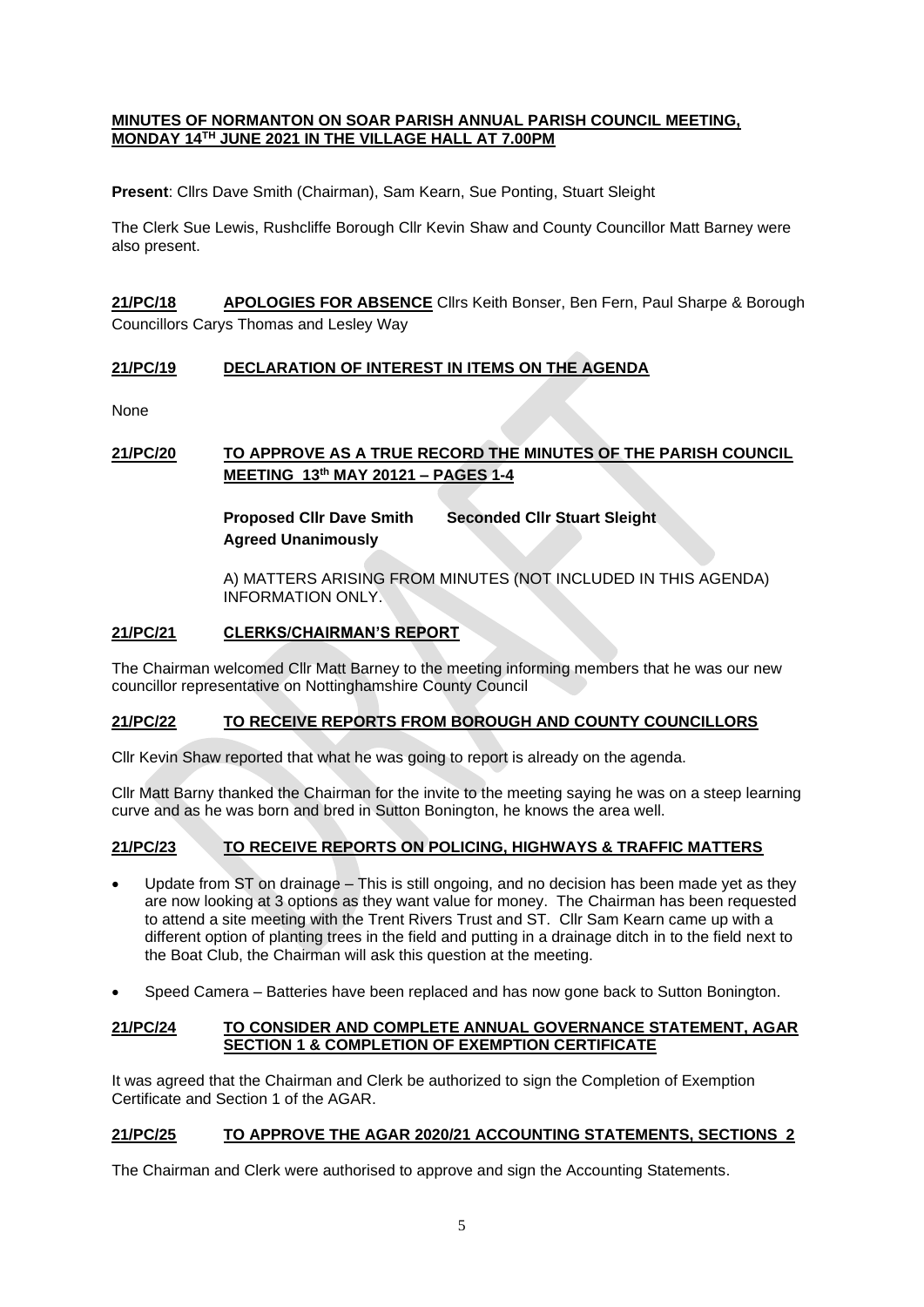#### **21/PC/26 TO CONSIDER RESPONSE IF ANY TO LOCAL GOVERNMENT BOUNDARY REVIEW FOR RUSHCLIFFE**

The Chairman referred members to the report previously circulated and the draft joint submission by the Ward Councillors and following a discussion members agreed they had no opposition to both reports.

### **21/PC/27 TO CONSIDER RESPONSE TO RUSHCLIFFE BOROUGH COUNCIL'S CONSULATION, PROPOSED PUBLIC SPACES PROTECTION ORDER 2021 (PSPO) (CONTROL OF DOGS)**

The Chairman referred to the Consultation previously circulated and following discussion members were unsure how the Dog Warden would control it but were happy to support it.

### **21/PC/28 TO DISCUSS DRAFT ARTWORK ON NEW VILLAGE GATEWAY SIGN**

The village sign has not been finalised yet but from what was previously circulated it was agreed to make the Horse Chestnut trbigger, to have sun in the picture and soften the edges around the artwork.

# **21/PC/29 TO CONSIDER THE ERECTION OF A FLAGPOLE OUTSIDE THE VILLAGE HALL**

The Chairman reported that he had received two quotes for a flag pole

| 1. Delux Flagpole 6m (2 section) Internal Halyard                     | £158 |         |
|-----------------------------------------------------------------------|------|---------|
| 2. Fibreglass Flagpole 6m with hinged base plate and Internal Halyard |      | £328.00 |
| 3. Union Flag 2.0yrd Sewn woven polyester with rope and toggle        |      | £67.90  |
| 4. Union Flag 2.0yrd (183cm x 91cm) Printed Polyester                 |      | £30.00  |

# **RESOLUTION**

That the Parish Council purchase the Fibreglass Flag Pole with the woven Polyester Flag at a cost of £395.00 plus £40 delivery (ex VAT)

> **Proposed Cllr Dave Smith Seconded Sue Ponting Agreed Unanimously**

### **21/PC/30 TO RECEIVE REPORTS AND UPDATES ON**:

**PLAYING FIELDS –** The Clerk reported that weather permitting the field would be sprayed on Wednesday.

RoSPA report received following inspection of the Children's Play Area. There are a few minor actions which Cllr Stuart Sleight will have a look at and report back.

**VILLAGE NEWS ITEMS –** The Clerk reported that she had submitted two articles on dog fouling and the EM Airport Noise.

**SOAR LANE ACCESS –** A couple of complaints have been received but they are from users of the slipway who do not live in the village.

**FERRY & FERRY SIGN –** The ferry is back up and running and in the first 3 weeks £460 taken. The ferry sign has been ordered.

**UPDATE FROM ENVIRONMENT GROUP –** In the absence of Cllr Ben Fern no updates were received.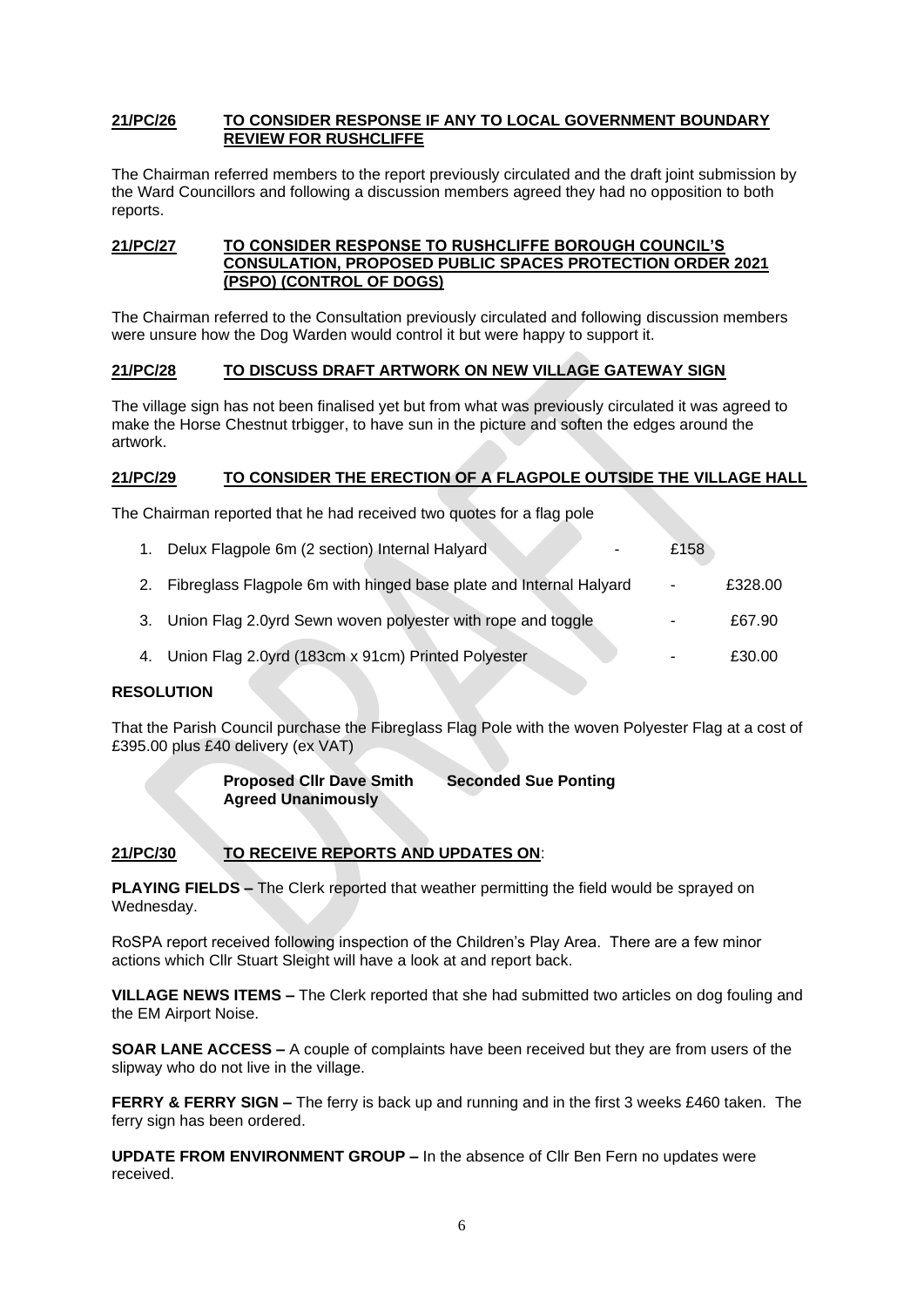**BETTER BROADBAND SCHEME –** Cllr Paul Sharpe is to attend a meeting with BT**.**

**EMAILS –** Ongoing research into best email provider.

**QUEENS PLATINUM JUBILEE –** Cllr Sue Ponting reported that a band had been booked for Saturday 4<sup>th</sup> June 2022 along with a disco and a saxophonist. Catering will be a Ploughman's lunch as it will be a lot easier than cooked food. Entry will be by ticket only. WI will be approached to do tea and cakes and hopefully a marquee will be erected on the field.

### **21/PC/31 TO APPROVE CHEQUES, DIRECT DEBITS, & BILL PAYMENTS FOR MAY 2021**

| <b>Cheque No</b> | Payee                   | <b>Details</b>                    | <b>Amount</b> |
|------------------|-------------------------|-----------------------------------|---------------|
| 2131             | S Lewis                 | Salary                            | 258.23        |
| 2132             | S Lewis                 | <b>PAYE</b>                       | 64.60         |
| 2133             | Sign Shop               | <b>Slipway Signs</b>              | 63.60         |
| 2134             | RoSPA                   | Playground Inspection             | 86.40         |
| 2135             | S Lewis                 | Zoom Subs                         | 14.39         |
| 2136             | Ladybug Garden Services | Mowing of Verges & Play equipment | 523.00        |
| 2137             | S Sleight               | Vinyl & Padlock for Ferry Shed    | 104.00        |
| 2135             | S Lewis                 | Postage Stamps                    | 10.20         |
| 2138             | Linsey Martin           | Plants & Compost                  | 48.98         |
| 2139             | <b>MJU Graphics</b>     | Artwork for Ferry Sign            | 65.00         |
|                  | Dave Smith (One Stop    |                                   |               |
| 2140             | Promotions              | Flag Pole & Flag                  | 523.08        |
|                  |                         |                                   | 1761.48       |

**Receipts**

|          |                            | <b>Details</b>                   | Amount  |
|----------|----------------------------|----------------------------------|---------|
| 13/05/21 | <b>HMRC</b>                | <b>VAT Claim</b>                 | 2368.08 |
| 19/05/21 | Rushcliffe Borough Council | CSF - Ferry                      | 1000.00 |
| 19/05/21 | VIA EM Ltd                 | <b>Grass Cutting Grant</b>       | 495.95  |
| 31/05/21 | <b>STW</b>                 | Refund for cutting down of trees | 750.00  |
|          |                            |                                  | 4614.03 |

### **21/PC/32 TO REPORT CORRESPONDENCE RECEIVED SINCE THE LAST MEETING – INFORMATION ONLY**

- 1. Email from a resident of Normanton with information on the proposed William Davis Development at Hathern – Noted.
- 2. Jennifer Kirkwood, RBC Town and Parish Forum Agenda for 21<sup>st</sup> July Noted
- 3. Adam Smith, RBC proposed new street name for new development off Main Street Holme Farm Court – Noted.